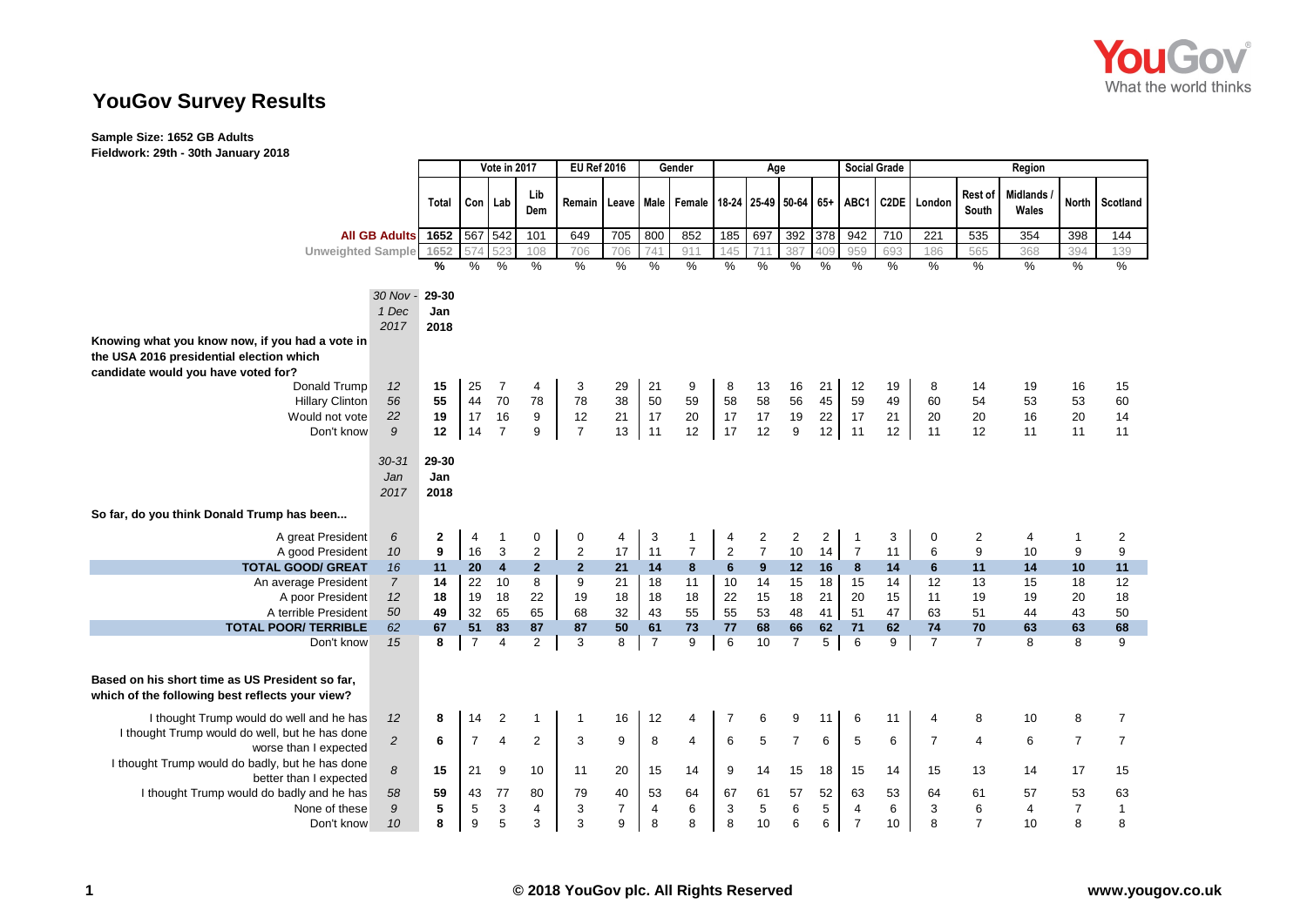

# **YouGov Survey Results**

### **Sample Size: 1652 GB Adults**

**Fieldwork: 29th - 30th January 2018**

|                                                                                                                                    |                          | So far, do you think Donald Trump has been |                      |                     |                         |                     |                         |               | What should be the gov's approach to Trump? | State visit: go ahead or cancelled?                              |             |                    |                        |                |
|------------------------------------------------------------------------------------------------------------------------------------|--------------------------|--------------------------------------------|----------------------|---------------------|-------------------------|---------------------|-------------------------|---------------|---------------------------------------------|------------------------------------------------------------------|-------------|--------------------|------------------------|----------------|
|                                                                                                                                    |                          | Total                                      | A great<br>President | A good<br>President | An average<br>President | A poor<br>President | A terrible<br>President | Don't<br>know | Should try to work<br>with Donald Trump     | <b>Should distance</b><br>themselves from<br><b>Donald Trump</b> | Not sure    | Should go<br>ahead | Should be<br>cancelled | Don't know     |
|                                                                                                                                    | <b>All GB Adults</b>     | 1652                                       | 35                   | 145                 | 238                     | 297                 | 810                     | 126           | 782                                         | 596                                                              | 274         | 751                | 643                    | 258            |
| <b>Unweighted Sample</b>                                                                                                           |                          | 1652                                       | 36                   | 157                 | 230                     | 305                 | 820                     | 104           | 795                                         | 604                                                              | 253         | 756                | 662                    | 234            |
|                                                                                                                                    |                          | %                                          | $\%$                 | $\%$                | $\%$                    | $\%$                | $\%$                    | $\%$          | %                                           | $\%$                                                             | $\%$        | $\%$               | $\%$                   | $\frac{9}{6}$  |
|                                                                                                                                    |                          |                                            |                      |                     |                         |                     |                         |               |                                             |                                                                  |             |                    |                        |                |
|                                                                                                                                    | 30 Nov -                 | 29-30                                      |                      |                     |                         |                     |                         |               |                                             |                                                                  |             |                    |                        |                |
|                                                                                                                                    | 1 Dec                    | Jan                                        |                      |                     |                         |                     |                         |               |                                             |                                                                  |             |                    |                        |                |
|                                                                                                                                    | 2017                     | 2018                                       |                      |                     |                         |                     |                         |               |                                             |                                                                  |             |                    |                        |                |
| Knowing what you know now, if you had a vote in<br>the USA 2016 presidential election which<br>candidate would you have voted for? |                          |                                            |                      |                     |                         |                     |                         |               |                                             |                                                                  |             |                    |                        |                |
| Donald Trump                                                                                                                       | 12                       | 15                                         | 95                   | 85                  | 30                      | 3                   | $\pmb{0}$               | 6             | 30                                          | $\mathbf{1}$                                                     | $\sqrt{2}$  | 31                 | $\overline{1}$         | $\overline{1}$ |
| <b>Hillary Clinton</b>                                                                                                             | 56                       | 55                                         | 0                    | $\sqrt{2}$          | 34                      | 63                  | $77$                    | 9             | 42                                          | 75                                                               | 47          | 39                 | 77                     | 46             |
| Would not vote                                                                                                                     | 22                       | 19                                         | ${\cal O}$           | $\sqrt{5}$          | 18                      | 21                  | 19                      | 31            | 15                                          | 20                                                               | 25          | 16                 | 18                     | 27             |
| Don't know                                                                                                                         | 9                        | 12                                         | $\sqrt{5}$           | 8                   | 18                      | 13                  | $\overline{\mathbf{4}}$ | 55            | 12                                          | $\overline{4}$                                                   | 26          | 13                 | $\overline{4}$         | 26             |
|                                                                                                                                    | $30 - 31$<br>Jan<br>2017 | 29-30<br>Jan<br>2018                       |                      |                     |                         |                     |                         |               |                                             |                                                                  |             |                    |                        |                |
| So far, do you think Donald Trump has been                                                                                         |                          |                                            |                      |                     |                         |                     |                         |               |                                             |                                                                  |             |                    |                        |                |
| A great President                                                                                                                  | 6                        | $\mathbf 2$                                | 100                  | $\pmb{0}$           | 0                       | 0                   | $\pmb{0}$               | 0             | 4                                           | $\pmb{0}$                                                        | $\pmb{0}$   | $\,$ 5 $\,$        | $\pmb{0}$              | $\mathbf 0$    |
| A good President                                                                                                                   | $10\,$                   | $\boldsymbol{9}$                           | 0                    | 100                 | $\mathbf 0$             | $\mathbf 0$         | $\pmb{0}$               | 0             | 18                                          | $\overline{1}$                                                   | $\mathbf 0$ | 19                 | $\pmb{0}$              | $\overline{1}$ |
| <b>TOTAL GOOD/ GREAT</b>                                                                                                           | 16                       | 11                                         | 100                  | 100                 | $\bf{0}$                | $\bf{0}$            | $\bf{0}$                | $\bf{0}$      | 22                                          | $\overline{1}$                                                   | $\bf{0}$    | 24                 | $\bf{0}$               | $\mathbf{1}$   |
| An average President                                                                                                               | $\overline{7}$           | 14                                         | 0                    | $\boldsymbol{0}$    | 100                     | $\mathbf 0$         | $\pmb{0}$               | $\mathbf 0$   | 24                                          | $\overline{4}$                                                   | 10          | 26                 | 3                      | 9              |
| A poor President                                                                                                                   | 12                       | 18                                         | 0                    | $\mathbf 0$         | 0                       | 100                 | $\boldsymbol{0}$        | 0             | 22                                          | 12                                                               | 19          | 21                 | 14                     | 19             |
| A terrible President                                                                                                               | 50                       | 49                                         | 0                    | $\mathbf 0$         | $\mathbf 0$             | $\mathbf 0$         | 100                     | 0             | 26                                          | 83                                                               | 42          | 24                 | 81                     | 43             |
| <b>TOTAL POOR/ TERRIBLE</b>                                                                                                        | 62                       | 67                                         | $\mathbf{0}$         | $\pmb{0}$           | $\bf{0}$                | 100                 | 100                     | $\mathbf{0}$  | 48                                          | 95                                                               | 61          | 45                 | 95                     | 62             |
| Don't know                                                                                                                         | 15                       | 8                                          | 0                    | $\mathbf 0$         | $\mathbf 0$             | 0                   | $\mathbf 0$             | 100           | 5                                           | $\mathbf{1}$                                                     | 29          | 6                  | $\mathbf{1}$           | 27             |
| Based on his short time as US President so far,<br>which of the following best reflects your view?                                 |                          |                                            |                      |                     |                         |                     |                         |               |                                             |                                                                  |             |                    |                        |                |
| I thought Trump would do well and he has                                                                                           | 12                       | 8                                          | 92                   | 56                  | $\overline{7}$          | 0                   | $\mathbf 0$             | $\mathbf{1}$  | 16                                          | $\mathsf 0$                                                      | -1          | 17                 | $\mathsf 0$            | $\overline{1}$ |
| I thought Trump would do well, but he has done                                                                                     |                          | 6                                          |                      |                     |                         |                     |                         |               |                                             |                                                                  |             |                    |                        |                |
| worse than I expected                                                                                                              | $\overline{2}$           |                                            | 0                    | 10                  | 16                      | $\overline{7}$      | 3                       | $\mathbf{1}$  | 8                                           | $\overline{4}$                                                   | 2           | 9                  | $\sqrt{2}$             | 6              |
| I thought Trump would do badly, but he has done<br>better than I expected                                                          | $\boldsymbol{8}$         | 15                                         | 8                    | 30                  | 46                      | 18                  | $\overline{\mathbf{c}}$ | 9             | 24                                          | 4                                                                | 9           | 25                 | 5                      | 8              |
| I thought Trump would do badly and he has                                                                                          | 58                       | 59                                         | 0                    | $\pmb{0}$           | 12                      | 64                  | 92                      | 4             | 40                                          | 88                                                               | 50          | 36                 | 88                     | 51             |
| None of these                                                                                                                      | $\boldsymbol{9}$         | 5                                          | 0                    | $\mathsf 3$         | 9                       | 5                   | $\sqrt{2}$              | 20            | 5                                           | 3                                                                | 10          | 6                  | $\overline{2}$         | $\bf 8$        |
| Don't know                                                                                                                         | 10                       | 8                                          | 0                    | $\mathbf{1}$        | 10                      | 5                   | $\mathbf{1}$            | 65            | 6                                           | $\overline{1}$                                                   | 29          | $\overline{7}$     | 2                      | 26             |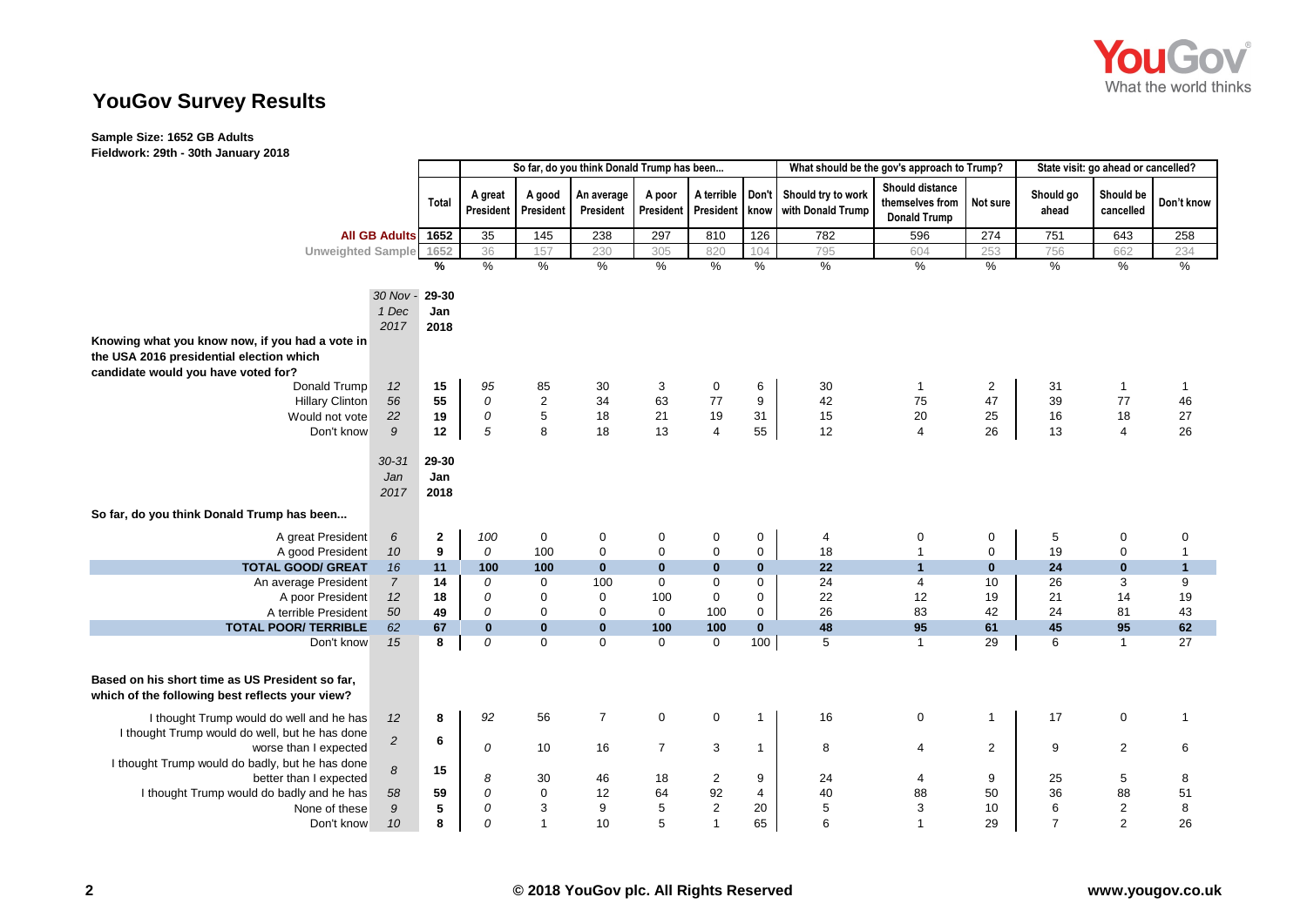

### **Sample Size: 1652 GB Adults Fieldwork: 29th - 30th January 2018**

|                                                                                                                                                                                                               |                            |                      | Vote in 2017 |     | <b>EU Ref 2016</b> |     | Gender |      | Age |     |     |         | <b>Social Grade</b> |      | Region |                                                                                     |                         |                          |     |                |
|---------------------------------------------------------------------------------------------------------------------------------------------------------------------------------------------------------------|----------------------------|----------------------|--------------|-----|--------------------|-----|--------|------|-----|-----|-----|---------|---------------------|------|--------|-------------------------------------------------------------------------------------|-------------------------|--------------------------|-----|----------------|
|                                                                                                                                                                                                               |                            | Total                | Con Lab      |     | Lib<br>Dem         |     |        |      |     |     |     |         |                     |      |        | Remain   Leave   Male   Female   18-24   25-49   50-64   65+   ABC1   C2DE   London | <b>Rest of</b><br>South | <b>Midlands</b><br>Wales |     | North Scotland |
|                                                                                                                                                                                                               | All GB Adults 1652 567 542 |                      |              |     | 101                | 649 | 705    | 800  | 852 | 185 | 697 | 392 378 |                     | 942  | 710    | 221                                                                                 | 535                     | 354                      | 398 | 144            |
| Unweighted Sample 1652                                                                                                                                                                                        |                            |                      | 574          | 523 | 108                | 706 | 706    | 741  | 911 | 145 |     | 387     | 409                 | 959  | 693    | 186                                                                                 | 565                     | 368                      | 394 | 139            |
|                                                                                                                                                                                                               |                            | ℅                    | %            | %   | %                  | %   | %      | $\%$ | %   | %   | %   | %       | %                   | $\%$ | %      | %                                                                                   | %                       | $\%$                     | %   | %              |
|                                                                                                                                                                                                               | $30 - 31$                  | 29-30                |              |     |                    |     |        |      |     |     |     |         |                     |      |        |                                                                                     |                         |                          |     |                |
|                                                                                                                                                                                                               | Jan                        | Jan                  |              |     |                    |     |        |      |     |     |     |         |                     |      |        |                                                                                     |                         |                          |     |                |
|                                                                                                                                                                                                               | 2017                       | 2018                 |              |     |                    |     |        |      |     |     |     |         |                     |      |        |                                                                                     |                         |                          |     |                |
| What do you think the British government's<br>attitude towards Donald Trump should be?<br>The British government should try to work with<br>Donald Trump<br>The British government should distance themselves | 51                         | 47                   | 70           | 32  | 36                 | 36  | 64     | 56   | 39  | 35  | 40  | 53      | 62                  | 49   | 45     | 39                                                                                  | 49                      | 49                       | 48  | 49             |
| from Donald Trump                                                                                                                                                                                             | 32                         | 36                   | 17           | 55  | 49                 | 52  | 22     | 30   | 41  | 54  | 41  | 34      | 22                  | 37   | 35     | 43                                                                                  | 36                      | 31                       | 36  | 38             |
| Not sure                                                                                                                                                                                                      | 17                         | 17                   | 13           | 13  | 15                 | 13  | 14     | 14   | 19  | 11  | 20  | 13      | 17 <sup>1</sup>     | 14   | 20     | 19                                                                                  | 15                      | 20                       | 16  | 13             |
|                                                                                                                                                                                                               | 30 Nov -<br>1 Dec<br>2017  | 29-30<br>Jan<br>2018 |              |     |                    |     |        |      |     |     |     |         |                     |      |        |                                                                                     |                         |                          |     |                |
| Donald Trump has been invited to make an<br>official State Visit to Britain, do you think this<br>should go ahead or should it be cancelled?                                                                  |                            |                      |              |     |                    |     |        |      |     |     |     |         |                     |      |        |                                                                                     |                         |                          |     |                |
| Should go ahead                                                                                                                                                                                               | 31                         | 45                   | 66           | 30  | 40                 | 32  | 62     | 54   | 38  | 33  | 41  | 47      | 58                  | 45   | 46     | 39                                                                                  | 45                      | 45                       | 50  | 45             |
| Should be cancelled                                                                                                                                                                                           | 55                         | 39                   | 22           | 57  | 48                 | 56  | 24     | 34   | 44  | 47  | 41  | 38      | 33                  | 40   | 38     | 44                                                                                  | 40                      | 35                       | 36  | 43             |
| Don't know                                                                                                                                                                                                    | 14                         | 16                   | 12           | 13  | 12                 | 12  | 14     | 13   | 18  | 21  | 18  | 15      | 10                  | 15   | 17     | 16                                                                                  | 15                      | 19                       | 14  | 12             |